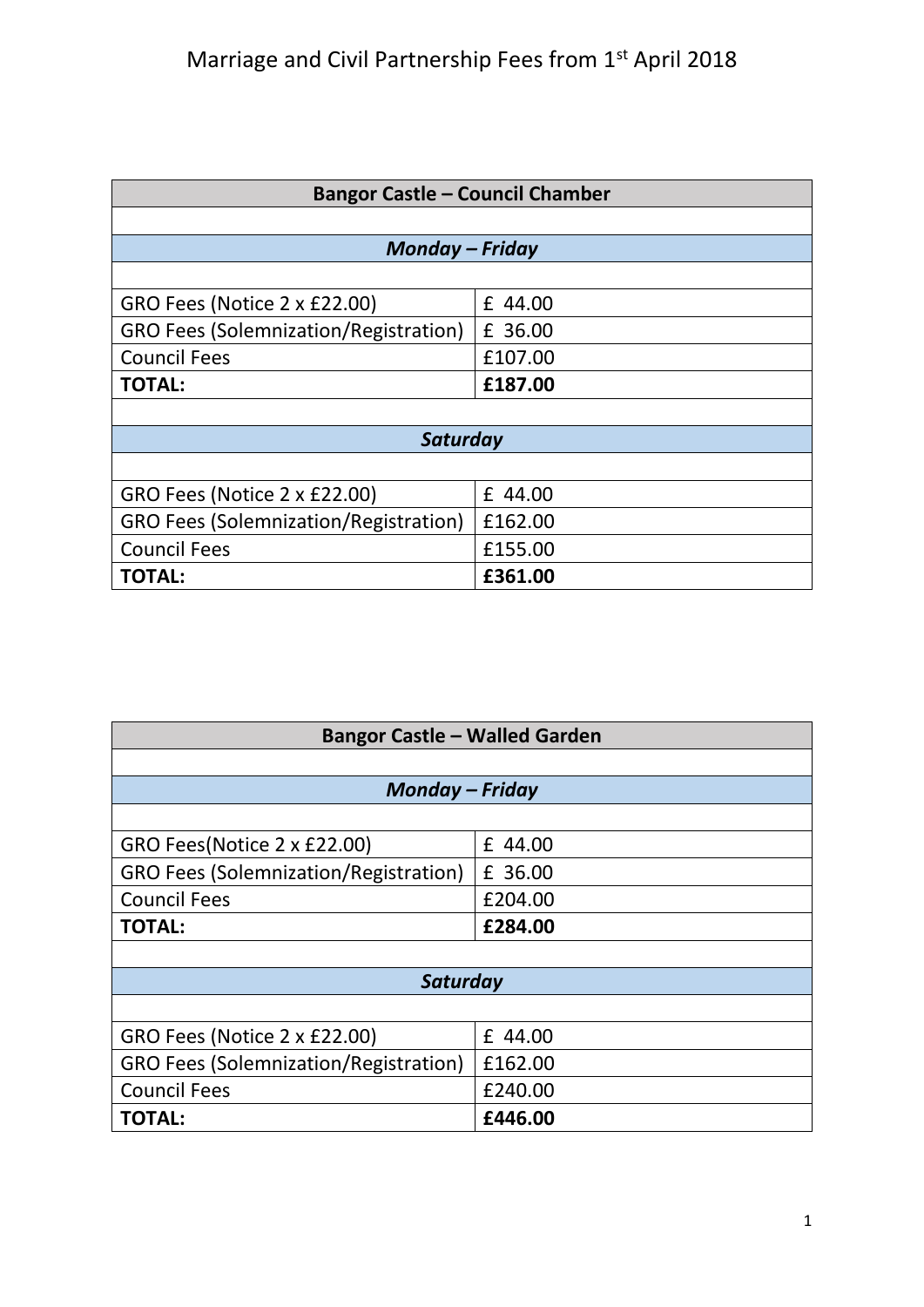| Council Chamber - Church Street, Newtownards |         |  |
|----------------------------------------------|---------|--|
|                                              |         |  |
| <b>Monday - Friday</b>                       |         |  |
|                                              |         |  |
| GRO Fees (Notice 2 x £22.00)                 | £ 44.00 |  |
| <b>GRO Fees (Solemnization/Registration)</b> | £ 36.00 |  |
| <b>Council Fees</b>                          | £ 74.00 |  |
| <b>TOTAL:</b>                                | £154.00 |  |
|                                              |         |  |
| Saturday                                     |         |  |
|                                              |         |  |
| GRO Fees (Notice 2 x £22.00)                 | £ 44.00 |  |
| <b>GRO Fees (Solemnization/Registration)</b> | £162.00 |  |
| <b>Council Fees</b>                          | £ 74.00 |  |
| <b>TOTAL:</b>                                | £280.00 |  |

| Outside Venues - Hotels, Golf/Yacht Clubs etc. |         |  |
|------------------------------------------------|---------|--|
|                                                |         |  |
| <b>Monday - Friday</b>                         |         |  |
|                                                |         |  |
| GRO Fees (Notice 2 x £22.00)                   | £ 44.00 |  |
| <b>GRO Fees (Solemnization/Registration)</b>   | £ 36.00 |  |
| <b>Council Fees</b>                            | £120.00 |  |
| <b>TOTAL:</b>                                  | £200.00 |  |
|                                                |         |  |
| Saturday                                       |         |  |
|                                                |         |  |
| GRO Fees (Notice 2 x £22.00)                   | £ 44.00 |  |
| <b>GRO Fees (Solemnization/Registration)</b>   | £ 36.00 |  |
| <b>Council Fees</b>                            | £230.00 |  |
| <b>TOTAL:</b>                                  | £310.00 |  |